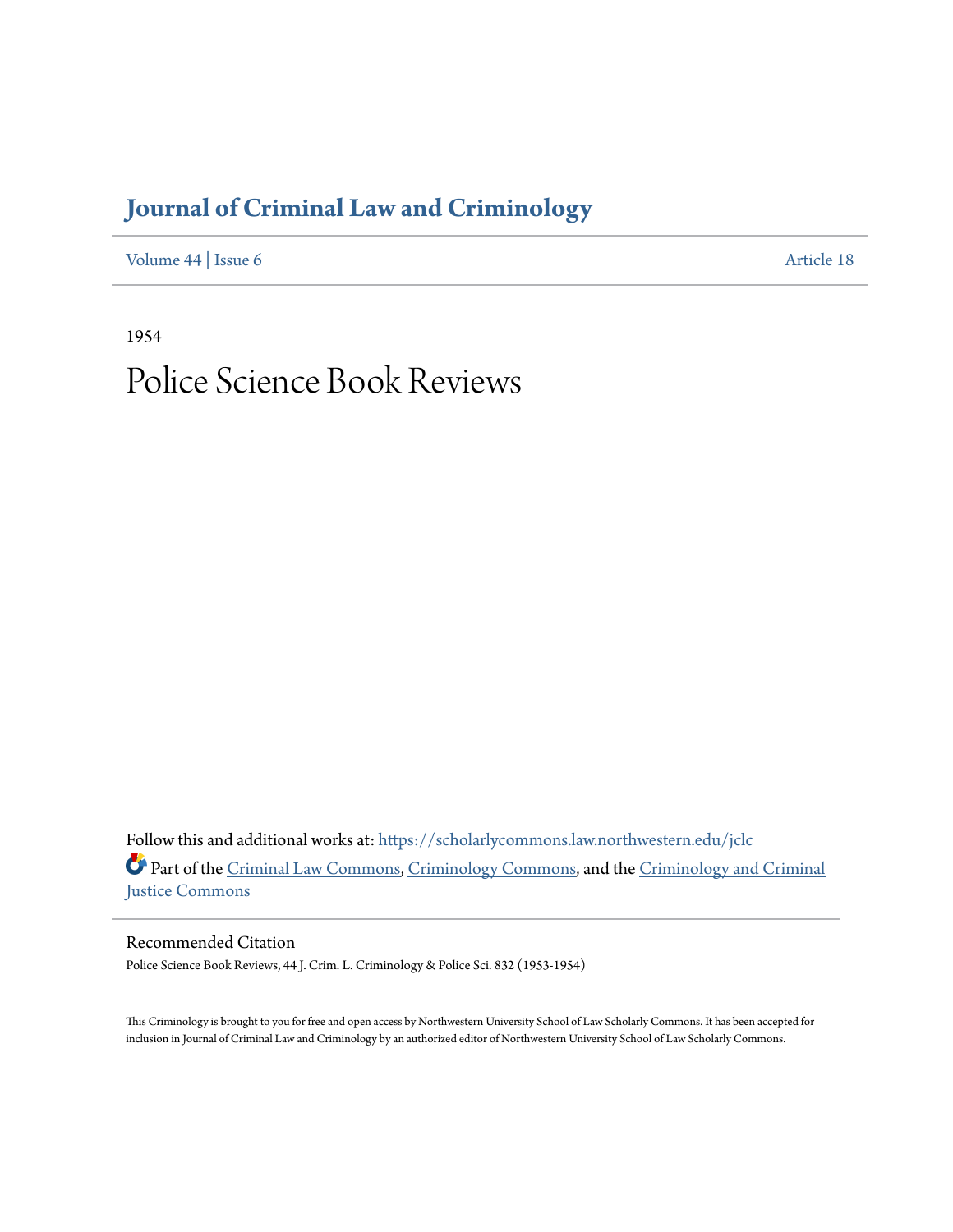## **POLICE SCIENCE BOOK REVIEWS**

### *Edited by*

### **Ralph F. Turner\***

FINGERPRINT **FACTS.** By *George IV. Wilton.* **A.** Walker and Sons, Ltd., Galashiels, Scotland, 1953. **Pd.** 20. 2 s 6 p.

This small booklet should be of interest to fingerprint examiners from a historic point of view. It is principally concerned with setting forth the contributions of Henry Faulds and Bertie James Hammond to the progress of fingerprint identification. The author has long felt that in England especially Faulds has not been given the recognition he so justly deserves and that until very recently no one had fully realized what Hammond's work in the Ruxton case, which was recently described in this Journal, has added to methods of identification of the dead by fingerprints. His pamphlet places the blame for both of these oversights on publications by members of Scotland Yard.

New York City. ORDWAY HILTON

CRIME INVESTIGATION-Physical Evidence and the Police Laboratory. By *Paul L. Kirk,* Ph. D., Professor of Biochemistry and Criminalistics, University of California. 1953. 806 pages, **161** illus., 21 tables. Interscience Publishers, Inc., 250 Fifth Avenue, New York. \$10.00.

This is a truly monumental work, attempting to survey within the space of some 800 pages, the entire field of so-called *criminalistics.* The recognition of physical evidence, its proper collection and preservation, its thorough examination in the police laboratory, and the evaluation of the results of such study have been major factors in the development of police science from the early days of Sherlock Holmes to the present era of Sgt. Joe Friday.

The book was "written with the needs of police investigators, general criminalists in the smaller police laboratories, and students of criminalistics and police science in mind." It is not intended as a guide for specialists (page V.). To serve these ends, it is divided into two sections:

Section I "Physical Evidence in General Criminal Investigations" (525 pages) is directed toward the instruction of police investigators who, in order to observe, preserve, and collect adequate physical evidence, must understand *what* to collect, *how* to collect it, and *why* it should be collected.

Section II (238 pages) deals with Laboratory Operations and Techniques and is intended to provide guidance for laboratory technicians of smaller police departments and for students of police science.

Professor Kirk has covered the subject in his typical thoroughgoing style. In fact, one sometimes has the feeling that his treatment is too comprehensive and that the reader may be so bewildered by details that he loses sight of the broader general objective. The trend in police work is toward greater professionalization and the required standards of intelligence and training constantly are becoming more rigid. One fears that the author, nevertheless, overestimates the capacities of the present-day police investigator as evidenced by his professorial manner and the occasional

<sup>\*</sup>Assoc. Prof. of Police Administration, Michigan State College, **E.** Lansing.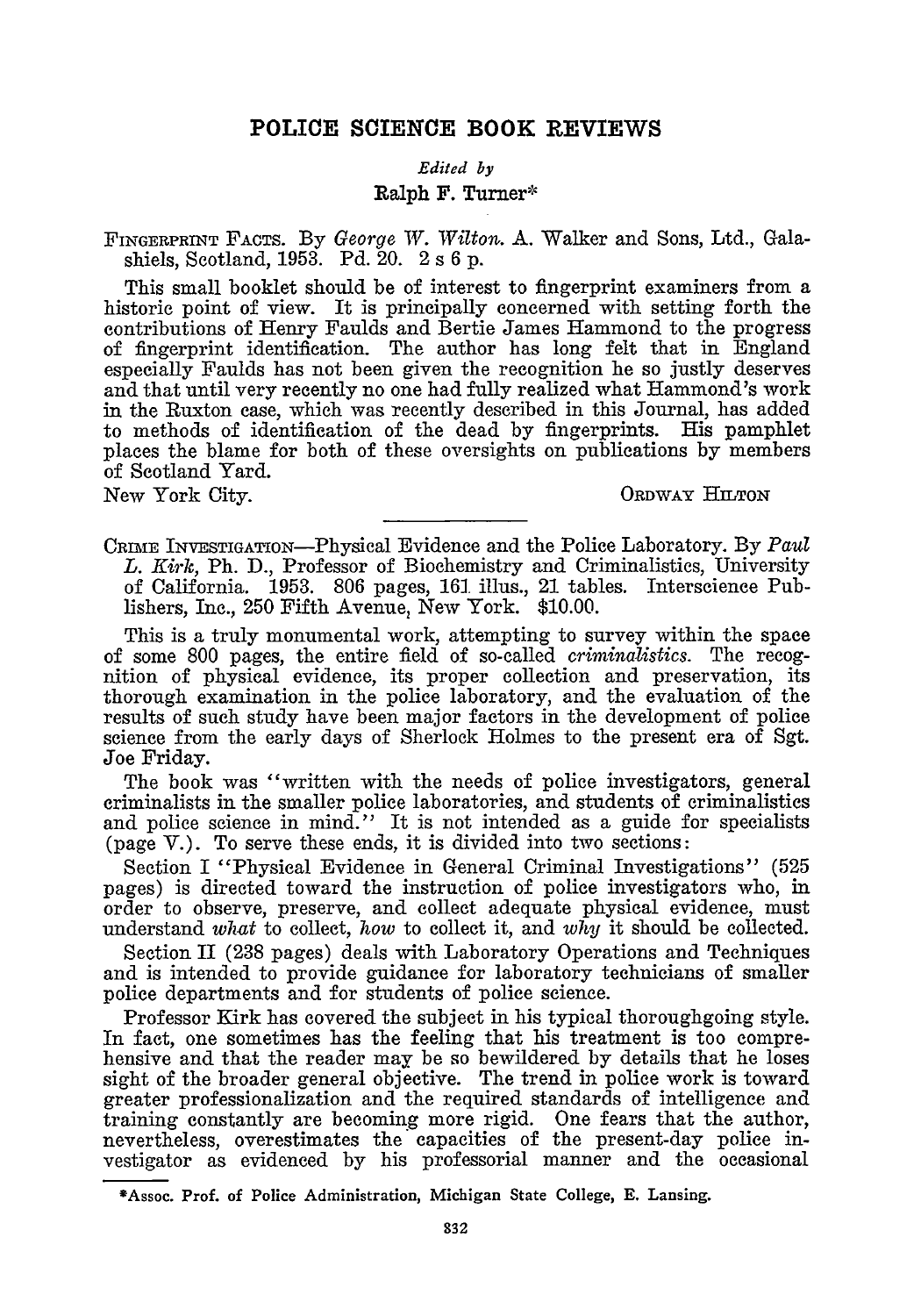complexity of his presentation. As an example, one suspects that Chapter **3** ("The Relation of Probability to Physical Evidence") would make exceedingly difficult reading for even the most astute police investigator. Nevertheless, it is far better to overestimate the capabilities of the reader rather than to underestimate them.

To the reader who is not familiar with the comprehensive contributions to police science made **by** Prof. Kirk and his students, there is no way of discovering in which areas of the book he is speaking from firsthand knowledge in which fields he is relying upon the second-hand opinions of others who, perhaps, are less skilled and experienced.

Thus at page 422 one finds the categorical pronouncement that breath tests for intoxication should be used for screening purposes only. Such a statement does not square with the facts. In determining whether a motorist is "under the influence of intoxicating liquor" a law enforcement officer is, in fact, making a clinical diagnosis. And in the space of a week's training and practice, an intelligent conscientious police officer can be trained **to** perform breath tests which are of sufficient accuracy (accurate to within **1** part in 20, or 5%) for a clinical diagnosis. Greater precision in biochemical analysis is not only unnecessary, but meaningless, a fact which should be readily apparent to any teacher of biochemistry. An author may be pardoned for a few such lapses into professorial dogmatism; they do not materially detract from the usefulness of the book.

He also may be forgiven **if,** occasionally, he allows his enthusiasm to rise to heights which rival the feats portrayed **by** Hollywood detectives of radio and television. For example (page **8)** the examination of a workman's glove left at the scene of a burglary permitted the following *inferences* to be drawn:

- (a) The culprit was a laborer associated with building construction.
- **(b)** His main occupation was pushing a wheelbarrow.
- **(c)** He lived outside the town proper, on a small farm or garden plot.
- **(d)** He was a southern European.
- (e) He raised chickens, and kept a cow or horse.

Subsequent investigation proved all but **(b)** to be accurate. Instead of pushing a wheelbarrow, the culprit operated a tractor. Again he cites the case (pages 23-24) of an assault in which the victim could identify her assailant as a colored man. In forcing her to accompany him, he had tripped and struck his forehead on the sidewalk. Dried blood deposited on the concrete was scraped off and examined in the laboratory, where it showed the assailant to be of type AB and to have syphilis. **By** these observations, the laboratory investigators were able to eliminate 99.4% of colored male suspects. Unfortunately, such perceptive deduction appears to be feasible only in the Golden State. [See previous reports of similar deductive feats **by** an earlier member of the Berkeley Police School, Albert Schneider, the American Journal of Police Science 2:40 **(1931)].** Nowhere does Prof. Kirk tell us just *how* to get the rabbit out of the hat-how one may determine the place of residence and the national origin-.of a man from an examination of his glove, nor how one may make an accurate diagnosis of syphilis **by** study of dried blood scraped from a concrete sidewalk.

These minor differences of opinion ;between author and reviewer are of little significance. The book constitutes an excellent guide for the investigator and will serve as a mine of information for the student. It represents